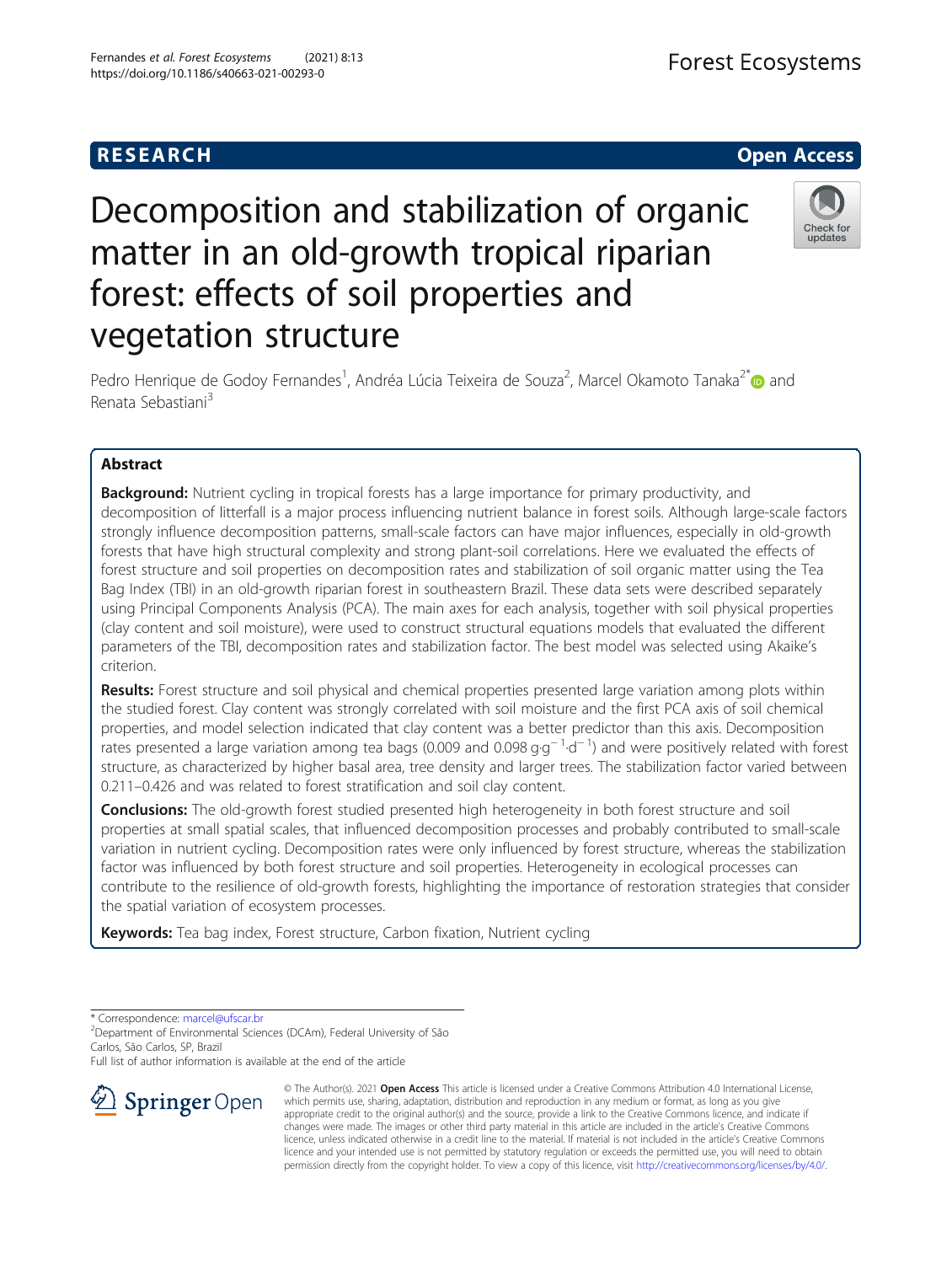#### Background

Tropical forests generally occur on nutrient poor soils, and the maintenance of primary productivity strongly depends on nutrient cycling within these ecosystems (Sayer and Banin [2016\)](#page-8-0). Litterfall represents the main source of nutrients to the soil. Once leaves are deposited there, they go through a breakdown process called decomposition. This process includes the physical fragmentation of complex molecules in the litter into simpler organic and inorganic compounds that can be mineralized and absorbed by the plant community (Osman [2013](#page-8-0); Berg and McClaugherty [2014](#page-7-0); Pausas and Bond [2020\)](#page-8-0). Litter decomposition progresses exponentially, since the organic matter is composed by fractions that are chemically labile and recalcitrant. Molecules to be decomposed spend more or less time in the soil, which will influence carbon fixation and soil structure (Berg [2018](#page-7-0)). Therefore, decomposition of organic matter can strongly influence local and global biogeochemical cycles (Benbow et al. [2019;](#page-7-0) Sayer et al. [2020\)](#page-8-0).

Further, not all litter is necessarily mineralized, some of it can also stabilize or decompose at very slow rates, affecting soil organic matter (SOM) stocks (Berg [2018](#page-7-0)). The fraction that is stabilized and the decomposition rate depend on litter quality, temperature and humidity, and soil nutrient availability, since they influence decomposer activity (Berg [2014](#page-7-0); Bradford et al. [2016](#page-7-0); Lajtha et al. [2018;](#page-8-0) Wiesmeier et al. [2019\)](#page-8-0).

These factors can be strongly influenced by vegetation structure and soil properties, which in turn, can vary immensely at local scales (Bradford et al. [2016,](#page-7-0) [2017](#page-7-0)). Soil properties can vary among ecosystems even at small scales, and can be related with the structure and composition of plant communities (Spielvogel et al. [2016](#page-8-0); Metzger et al. [2017](#page-8-0)). Forest structure can also vary with contrasting spatial scales due to differences in species composition, internal dynamics, and physical factors (Wekesa et al. [2019;](#page-8-0) Muñoz Mazón et al. [2020\)](#page-8-0). The structural heterogeneity found within forests can influence local microclimate conditions, hydrological movements, litterfall patterns, and also the soil physical and chemical properties (Krishna and Mohan [2017;](#page-8-0) Bélanger et al. [2019](#page-7-0)). For example, forest sites with more developed canopies and higher tree density produce more leaf litter (Nunes and Pinto [2007\)](#page-8-0) increasing resource availability to the decomposer community. Variations in litterfall biomass could promote heterogeneity in decomposer activity (Lajtha et al. [2018](#page-8-0); Silva-Sánchez et al. [2019\)](#page-8-0). Further, higher forest stratification can provide higher radiation input, increasing temperatures and reducing soil moisture (Yeong et al. [2016](#page-8-0)), and factors that can influence decomposition rates (Petraglia et al. [2019](#page-8-0)). Therefore, litter decomposition can vary with different spatial scales in unmanaged old-growth forests due to higher heterogeneity, differences in litter spatial distribution, and variation in surface and subsurface hydrological pathways.

Riparian forests may present large spatial variation, related to the distance from watercourses, topography, geomorphology, and composition (Rot et al. [2000](#page-8-0); Naiman et al. [2005\)](#page-8-0). In response to this heterogeneity, there may be large spatial variation in soil properties and composition of plant communities, which then contribute with spatial variation in processes such as nutrient and carbon cycling (Parron et al. [2011](#page-8-0); Woodward et al. [2015](#page-8-0)).

The evaluation of environmental factors that influence the decomposition and stabilization of the organic matter can be carried out by using leaf litter with different qualities, since several factors can influence the decomposition of the labile and recalcitrant fractions of the organic matter (Manzoni et al. [2012](#page-8-0)). With these considerations, Keuskamp et al. ([2013](#page-7-0)) proposed the Tea Bag Index method (TBI), which used standard leaf litter with higher (green tea) and lower (rooibos tea) quality to obtain estimates of decomposition and stabilization of the organic matter, using an asymptotic model of mass loss (Wider and Lang [1982\)](#page-8-0). The usage of standard material enables the evaluation of environmental factors, independently of the effect of leaf litter quality to decomposition rates (Keuskamp et al. [2013](#page-7-0)). Also, the material (green and rooibos tea) used in the TBI assessment is representative of the leaf litter found in natural ecosystems (Duddigan et al. [2020](#page-7-0)).

In this study, we evaluated the decomposition rates and stabilization of the organic matter in a tropical oldgrowth riparian forest in southeastern Brazil. We evaluated whether forest structure and soil properties could influence these processes using standard TBI methods (Keuskamp et al. [2013\)](#page-7-0). In this way, we aimed to identify which factors influenced decomposition at small scales in old-growth forests, contributing to the identification of indicators for the monitoring of restored forests.

### **Methods**

#### Study area

This study was carried out in a highly preserved remnant of riparian forest that belongs to the Air Force Base of Pirassununga (FAYS) in central São Paulo state (21°59′ 39.98″ S, 47°20′12.73″ W), Southeastern Brazil. FAYS includes a total forest area of 2608 ha, which about 45% is composed of semideciduous seasonal forest and transition areas with riparian forest. The studied forest is adjacent to the Mogi-Guaçu River, in the upper Paraná River watershed, and is part of a 140-ha forest fragment at 620 m above sea level. The region is in the residual plateaus of Franca/Batatais and is composed by intrusive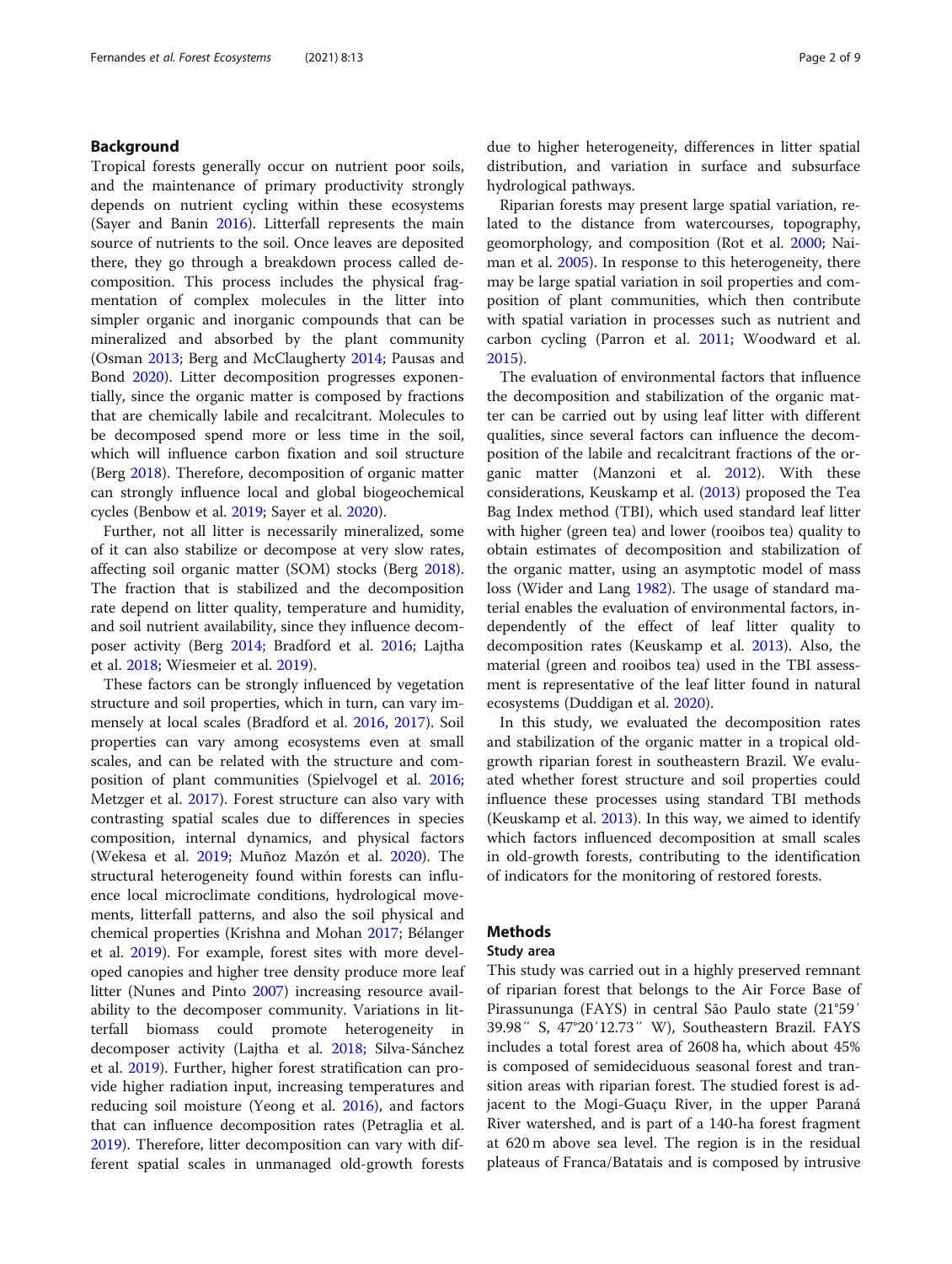Serra Geral, with deep distroferric red latosols, and a wavy relief (Rossi [2017](#page-8-0)).

Climate is Cwa following Köppen's classification, with wet summers and dry winters (Souza et al. [2007\)](#page-8-0). Between 1976 and 2008, the mean minimum and maximum temperatures recorded at FAYS were 10.6 °C and 32.8 °C, respectively, and mean annual rainfall was 1290 mm (Ferrari et al. [2012\)](#page-7-0). The experiment was carried out in the early dry season (24 April to 24 June 2019). Mean temperatures and monthly rainfall recorded in May were 23.7 °C and 39.4 mm, and in June 21.2 °C and 16.2 mm, respectively, in the meteorological station of University of São Paulo, campus Pirassununga, located about 15 km from FAYS.

#### Sampling design

We evaluated the effects of spatial variation in soil properties and forest structure on the decomposition and stabilization of the organic matter by establishing ten 10  $m \times 10$  m plots in a riparian forest, five plots distant 5 m from the Mogi-Guaçu River and five plots at a 30-m distance from the river. We selected these areas to maximize the variation in soil physical properties, since areas near the river generally have more sand and less clay than those in the forest interior (Woodward et al. [2015](#page-8-0); Rodrigues et al. [2018;](#page-8-0) Saint-Laurent and Arsenault-Boucher [2020\)](#page-8-0). Also, we expected that forest structure would differ between these areas due to higher incidence of light near the river. Within each distance, each plot was 30 m distant from each other.

Soil sampling and the assessment of forest structure were carried out just before the experiment began. Soil samples from each plot were obtained by randomly collecting three 0–20 cm depth subsamples with an auger, which were then mixed to form a single sample. In the laboratory, a subsample (50 g) was separated from each compound sample to assess soil moisture. Initially, the subsample's wet mass was determined and then it was reweighted after being dried at 65 °C in an oven. This step ensured that the dry mass had been stabilized before the second weighing. Soil moisture was then obtained as  $h = (wet mass - dry mass)/dry mass \times 100$ . Clay content was determined using the pipette method (Embrapa [1997](#page-7-0)). Soil chemical analyses were carried out following Embrapa [\(1997\)](#page-7-0) and van Raij et al. ([2001](#page-8-0)): available phosphorus (P), potassium (K), calcium (Ca), and magnesium (Mg) were determined with the anion exchange method; soil organic matter was determined with the Walkley-Black method, pH was determined with  $CaCl<sub>2</sub>$  solution at 0.01 mol·L<sup>-1</sup>; nitrogen (N) was determined with the Kjeldahl method, and potential acidity  $(H + Al)$  was determined with a buffered solution of calcium acetate at  $pH = 7$ . Cation exchange capacity (CEC) was obtained from the sum  $K + Ca + Mg + (H +$ 

Al), and soil base saturation (BS) was calculated by dividing the sum of bases  $(K + Ca + Mg)$  by CEC.

Forest structure characterization was adapted from Souza et al. [\(2013\)](#page-8-0) by using a measuring tape to sample every tree in each plot that had a circumference at breast height (CBH) > 10 cm. For each plot we then determined mean diameter at breast height (DBH), tree stratification (calculated as the coefficient of variation of DBH), tree density (individuals·ha<sup>-1</sup>), and plot basal area (m<sup>2</sup>·ha<sup>-1</sup>).

We estimated the decomposition rates and stabilization factor of the organic matter using the TBI method (Keuskamp et al. [2013](#page-7-0)). In this method, a pair of tea bags, manufactured by Lipton®, is buried at 8-cm depth. Each tea bag has a different C:N content and therefore distinct litter quality: green tea (sencha tea, C: N ratio = 12.2) and red tea (rooibos tea,  $C:N = 42.9$ ) (Keuskamp et al. [2013\)](#page-7-0). The tea bags are made of polypropylene and have a tetrahedral shape with 5-cm sides, containing about 2.0 g of tea. A pair containing one tea bag of each type is buried 15 cm from another pair. Five pairs were randomly buried in each plot at a minimum distance of 2 m from the plot sides, resulting in a total of 100 tea bags buried in 24 April 2019. One day before the experiment was set up, 55 bags from each tea type were weighed in the lab with a balance (precision  $= 0.0001$  g). The five extra bags from each tea type were carried to the field but were not buried and were used as manipulation controls. After returning from the field, they were weighed, dried in an oven at 60 °C for 72 h, and weighed again. We combined both measures to obtain a single correction factor to account for mass losses during transportation and humidity losses: 0.9433 for the green tea, and 0.9318 for the red tea. All initial mass values from the 100 tea bags were multiplied by the corresponding correction factor to obtain initial dry mass values for each bag.

After 2 months (24 June 2019), the tea bags were recovered and taken to the lab, where they were dried at 60 °C in an oven for 72 h. Each bag was then carefully brushed to remove soil particles and plant roots and then weighed. The final tea bag dry mass was obtained by subtracting 0.2424 g for the red tea and 0.2449 g for the green tea, which related to the weight of the bag itself, the threads, and the label. We left the tea bags for only 2 months instead of 3 months as suggested by Keuskamp et al. ([2013](#page-7-0)) because in another experiment carried out in 2018 in the same region, and we lost many tea bags due to excessive decomposition (Soares et al. [2020](#page-8-0)). In these cases, Keuskamp et al. [\(2013\)](#page-7-0) recommended a reduced incubation time because decomposition rates could be underestimated. The method assumes that the red tea is in the first phase of the decomposition, so that if it decomposes excessively, when the second phase of decomposition is considered, it is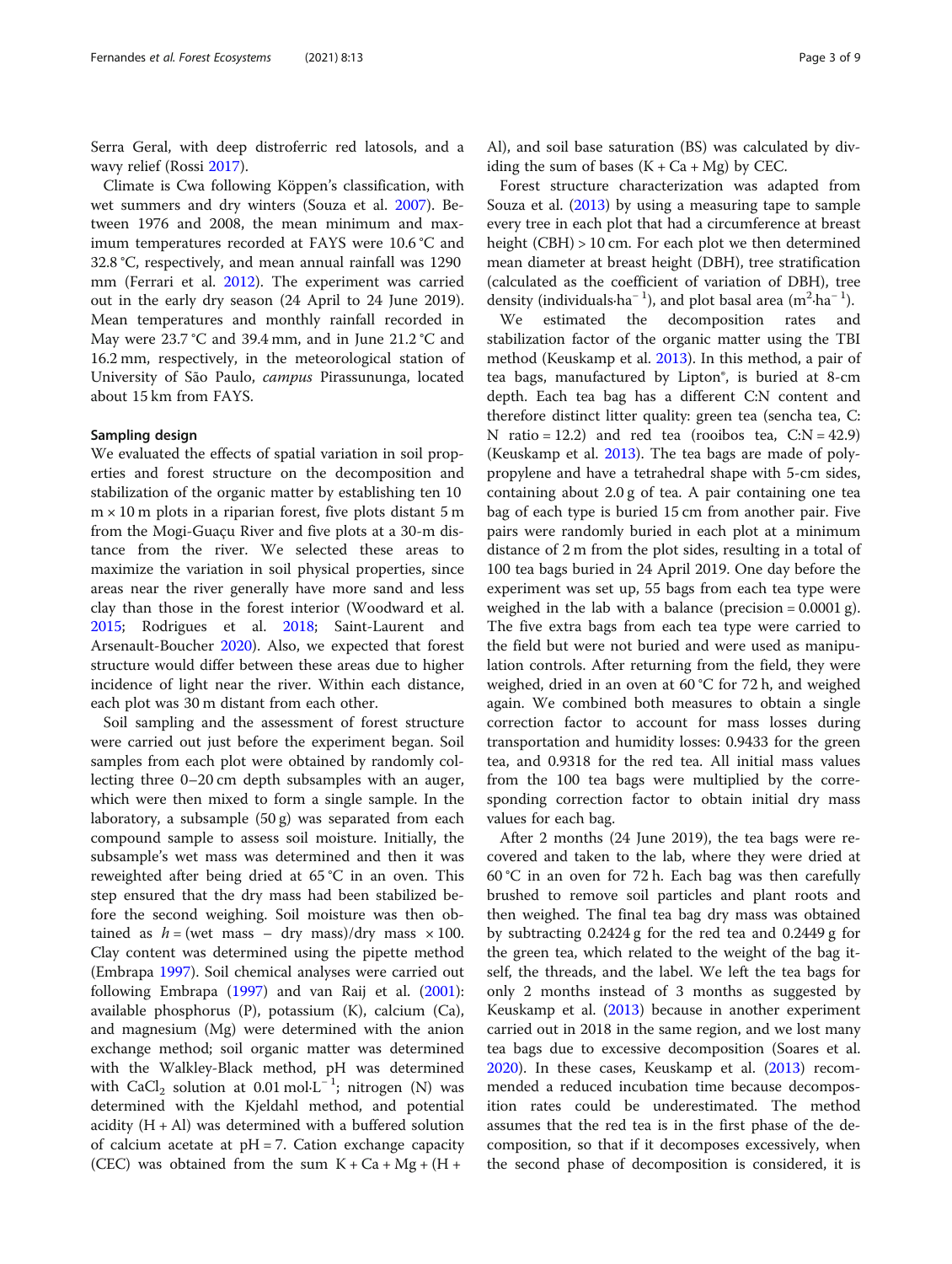not possible to calculate  $k$  [\(http://www.teatime4science.](http://www.teatime4science.org/faq/) [org/faq/\)](http://www.teatime4science.org/faq/). Even though the tea bags stayed only for 60 days, we still lost seven pairs of tea bags due to the high decomposition of the red tea.

The TBI model estimates the stabilization factor (S) based upon the green tea decomposition, and the decomposition rate  $(k)$  considering the red tea decomposition as fitted by the asymptotic model (Keuskamp et al. [2013](#page-7-0)):

$$
W_{\rm r}(t) = a_{\rm r} e^{-kt} + (1 - a_{\rm r}) \tag{1}
$$

where  $W_r(t)$  is the remaining mass of red tea after t days,  $a_r$  is the labile fraction of the red tea, and  $(1 - a_r)$  is the recalcitrant fraction. The labile fraction is estimated by:

$$
a_{\rm r} = H_{\rm r}(1 - S) \tag{2}
$$

where  $H_r = 0.552 \text{ g} \cdot \text{g}^{-1}$  and is the chemically hydrolysable fraction of the red tea, and  $S$  is the stabilization factor (Keuskamp et al. [2013\)](#page-7-0), estimated by:

$$
S = 1 - \frac{a_g}{H_g} \tag{3}
$$

where  $H_{\rm g}$  = 0.842  ${\rm g}\cdot {\rm g}^{-1}$ , and is the chemically hydrolysable fraction of the green tea, and:

$$
a_{\rm g} = 1 - \frac{W_{\rm f_{\rm g}}}{W_{\rm 0_{\rm g}}} \tag{4}
$$

where  $W_{f_g}$  and  $W_{0_g}$  are the final and initial masses of the green tea, respectively.

#### Data analysis

We used a Principal Components Analysis (PCA) to reduce the dimensionality of soil chemical variables. Concentrations of K and P were ln-transformed to obtain normal distributions, which were then verified using Shapiro-Wilk tests. Subsequently, all variables were standardized for zero means and unity variance. We also used PCA to evaluate forest structure variables: forest stratification (coefficient of variation of DBH) was transformed using the Box-Cox method to obtain a normal distribution. For both PCA analyses we used the Kaiser criterion and selected axes with eigenvalues > 1 (Legendre and Legendre [2012](#page-8-0)). We calculated the correlation between the resulting soil PCA axes and soil physical properties (soil moisture and clay content) with the Pearson Correlation Coefficient. Both variables were strongly correlated with the PCA first axis of chemical variables (Soil 1), as well as between each other.

The physical and chemical soil variables and vegetation structure were then used in a Structural Equations Model (SEM) as exogenous variables to evaluate their direct effects on decomposition rates (k) and stabilization factors (S) (Grace [2006](#page-7-0)). Vegetation

structure was evaluated considering the first two PCA axes (Veg1 and Veg 2, see Results). To evaluate the effects of soil, we constructed three SEM models, each considering different effects of the physical variables. We used only clay content to summarize the physical variables because it was strongly correlated with soil moisture. The models were I) Clay content, Soil 1, Soil 2 (chemical and physical variables); II) Clay content, Soil 2 (chemical and physical variables); III) Soil 1, Soil 2 (only chemical variables). Model II considered that clay content and Soil 1 were highly correlated, but since clay content directly influences soil chemical properties, clay content would be enough to predict litter decomposition. We used model selection methods by considering AICc criterion to select the best model.

Considering that soil and vegetation covary, we also included correlations between soil and vegetation variables. Model fit was evaluated considering differences between the observed and predicted covariance structure, following the Comparative Fit Index (CFI), and the Root Mean Square Error of Approximation (RMSEA) (Hooper et al. [2008\)](#page-7-0). These analyses were carried out using the lavaan package (Rosseel [2012\)](#page-8-0) in R (R Core Team [2018\)](#page-8-0).

#### Results

Soil physical and chemical properties and forest structure presented a large variation among plots (Table [1](#page-4-0)).

The two PCA axes related to soil chemical attributes explained 85.4% of the variance. The first axis (Soil 1) explained 60.2% of the variation (eigenvalue = 5.42) and was positively correlated with CEC, OM, BS, pH, N and P (Fig. [1](#page-4-0)). The second axis (Soil 2) explained 25.2% of the variation (eigenvalue  $= 2.27$ ) and was positively correlated with K and N:P ratio, and negatively correlated with the C:N ratio (Fig. [1\)](#page-4-0). The ordination indicated that the studied area included plots that presented a large variation in soil chemical properties, forming a gradient (Table [1,](#page-4-0) Fig. [1](#page-4-0)).

Soil chemical properties as indicated by the first PCA axis (Soil 1) were strongly correlated with clay content and soil moisture, whereas Soil 2 was not correlated with either variable (Table [2](#page-4-0)). Also, clay content and soil moisture were strongly correlated with each other (Table [2\)](#page-4-0).

The PCA on forest structure variables explained 82.7% of the variation in the first two axes. The first axis (Veg 1) explained 51.9% of the variance (eigenvalue  $= 2.07$ ) and was positively correlated with mean DBH, tree density, and basal area (Fig. [2\)](#page-5-0). The second axis (Veg 2) explained 30.8% of the variation (eigenvalue = 1.23) and was positively correlated with forest stratification and negatively correlated with mean DBH and tree density (Fig. [2\)](#page-5-0). Therefore, the PCA indicated a large spatial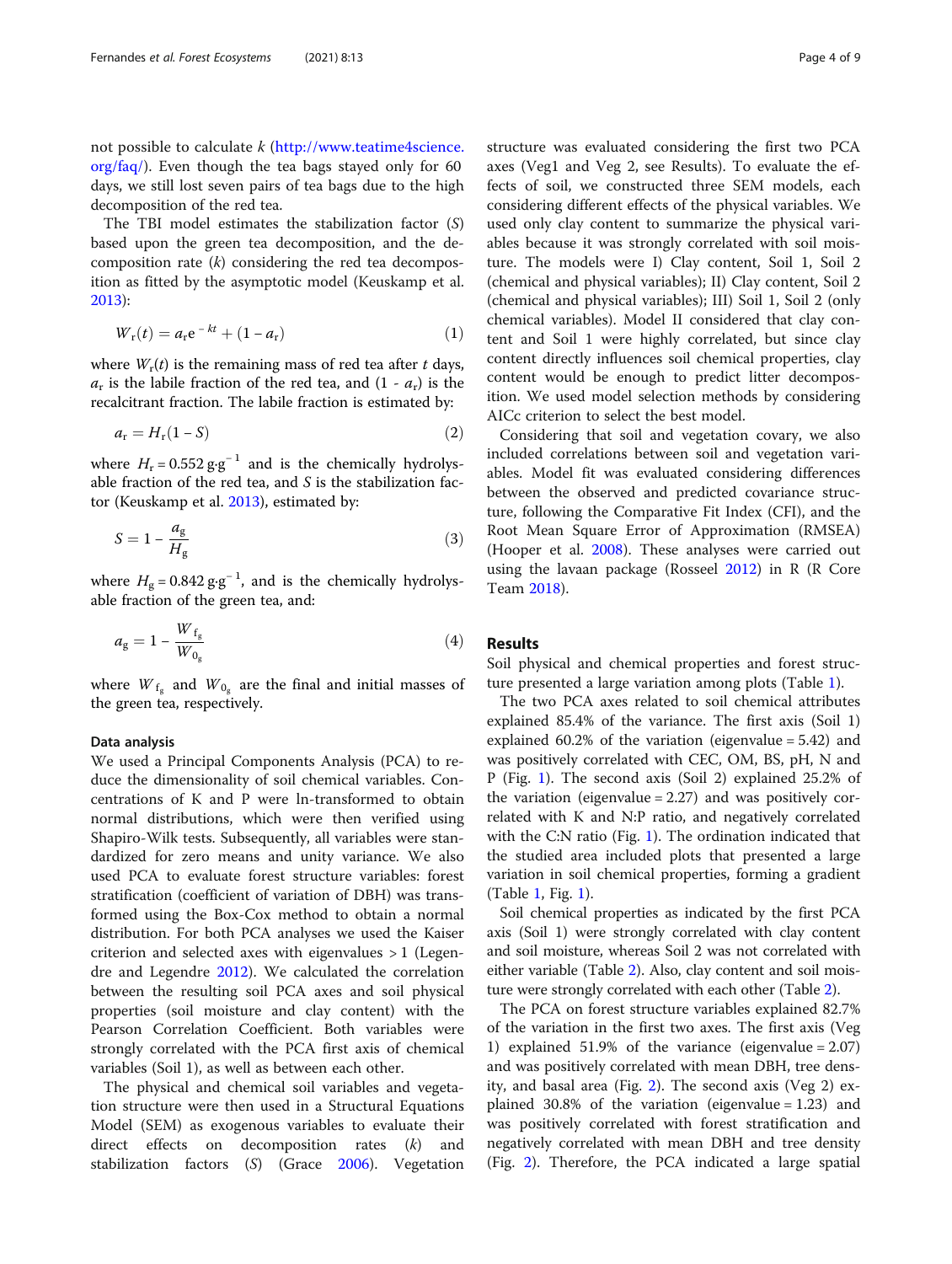<span id="page-4-0"></span>

| Table 1 Mean, standard deviation (SD) and range of measured       |
|-------------------------------------------------------------------|
| variables describing soil chemical and physical variables, forest |
| structure, and variables estimated by the Tea Bag Index           |

| <b>Variables</b>                                        | Mean  | SD    | Range           |
|---------------------------------------------------------|-------|-------|-----------------|
| Soil chemical properties $(n = 10)$                     |       |       |                 |
| $pH$ (CaCl <sub>2</sub> )                               | 5.71  | 0.543 | $5.00 - 6.70$   |
| $N$ (mg·kg <sup>-1</sup> )                              | 3627  | 1413  | 1974-6538       |
| P (mg $dm^{-3}$ )                                       | 18.9  | 8.12  | $11.0 - 34.0$   |
| K (mmol <sub>c</sub> -dm <sup>-3</sup> )                | 3.84  | 0.714 | $3.2 - 5.1$     |
| N: P                                                    | 198.0 | 44.27 | 123.4-247.5     |
| C: N                                                    | 9.47  | 1.184 | 7.06-11.72      |
| OM $(q \cdot dm^{-3})$                                  | 59.6  | 26.09 | 34.0-113.0      |
| $CEC$ (mmol <sub>c</sub> -dm <sup>3</sup> )             | 133.0 | 61.83 | $67.2 - 224.7$  |
| BS (%)                                                  | 82.1  | 11.45 | $64.0 - 95.1$   |
| <b>Soil physical properties</b> $(n = 10)$              |       |       |                 |
| Soil moisture (%)                                       | 18.5  | 8.49  | $5.6 - 30.9$    |
| Clay content (%)                                        | 9.4   | 5.20  | $3.0 - 18.4$    |
| <b>Forest structure</b> $(n = 10)$                      |       |       |                 |
| Basal area $(m^2 \cdot ha^{-1})$                        | 46.2  | 21.88 | $19.1 - 97.0$   |
| Mean DBH (cm)                                           | 8.15  | 1.161 | $6.30 - 9.85$   |
| Forest stratification - CV DBH                          | 1.006 | 0.197 | $0.846 - 1.442$ |
| Tree density (ind ha <sup>-1</sup> )                    | 4200  | 666.7 | 3200-5100       |
| Tea Bag Index $(n = 43)$                                |       |       |                 |
| Decomposition rate $(k, q \cdot q^{-1} \cdot day^{-1})$ | 0.028 | 0.017 | $0.009 - 0.098$ |
| Stabilization factor (S)                                | 0.350 | 0.051 | $0.211 - 0.426$ |

Table 2 Pearson's correlation coefficients between soil physical properties and soil chemical variables summarized by PCA axes 1 (Soil 1) and 2 (Soil 2). \*\*\* P < 0.001

| <b>Predictor variables</b> | Clay content | Soil moisture | <b>PCA Soil 1</b> |
|----------------------------|--------------|---------------|-------------------|
| Soil moisture              | $0.973***$   |               |                   |
| PCA Soil 1                 | $0.968***$   | $0.939***$    |                   |
| PCA Soil 2                 | 0164         | 0174          |                   |

variation in relation to tree size, density, and forest stratification (CV DBH).

The three structural equations models showed a good fit to the covariance matrix ( $\chi^2$  = 0.022; P > 0.900), with adequate values of the other model evaluation indicators (CFI = 1.000; RMSEA = 0.000,  $P > 0.630$ ). Model II presented the lowest AICc (537.7) when compared to models I (575.3) and III (664.4), and thus best explained the covariance matrix. In model II, Veg 1 (which was positively correlated with basal area and tree sizes) was not correlated with soil properties, whereas Veg 2 (which was correlated with forest stratification) was negatively correlated with clay content, indicating that higher forest stratification was found in less fertile plots that had lower clay content (Fig. [3\)](#page-5-0). There was also a significant but weak positive correlation between the decomposition rate and the stabilization factor  $(r = 0.354,$  $P = 0.028$ ), suggesting that where decomposition was slower, more organic matter was stabilized.

Decomposition rates estimated from each pair of tea bags varied between 0.009 and 0.098  $g \cdot g^{-1} \cdot d^{-1}$  (CV = 0.60, Table 1). Decomposition rates were related with Veg 1, indicating higher rates in plots with higher basal

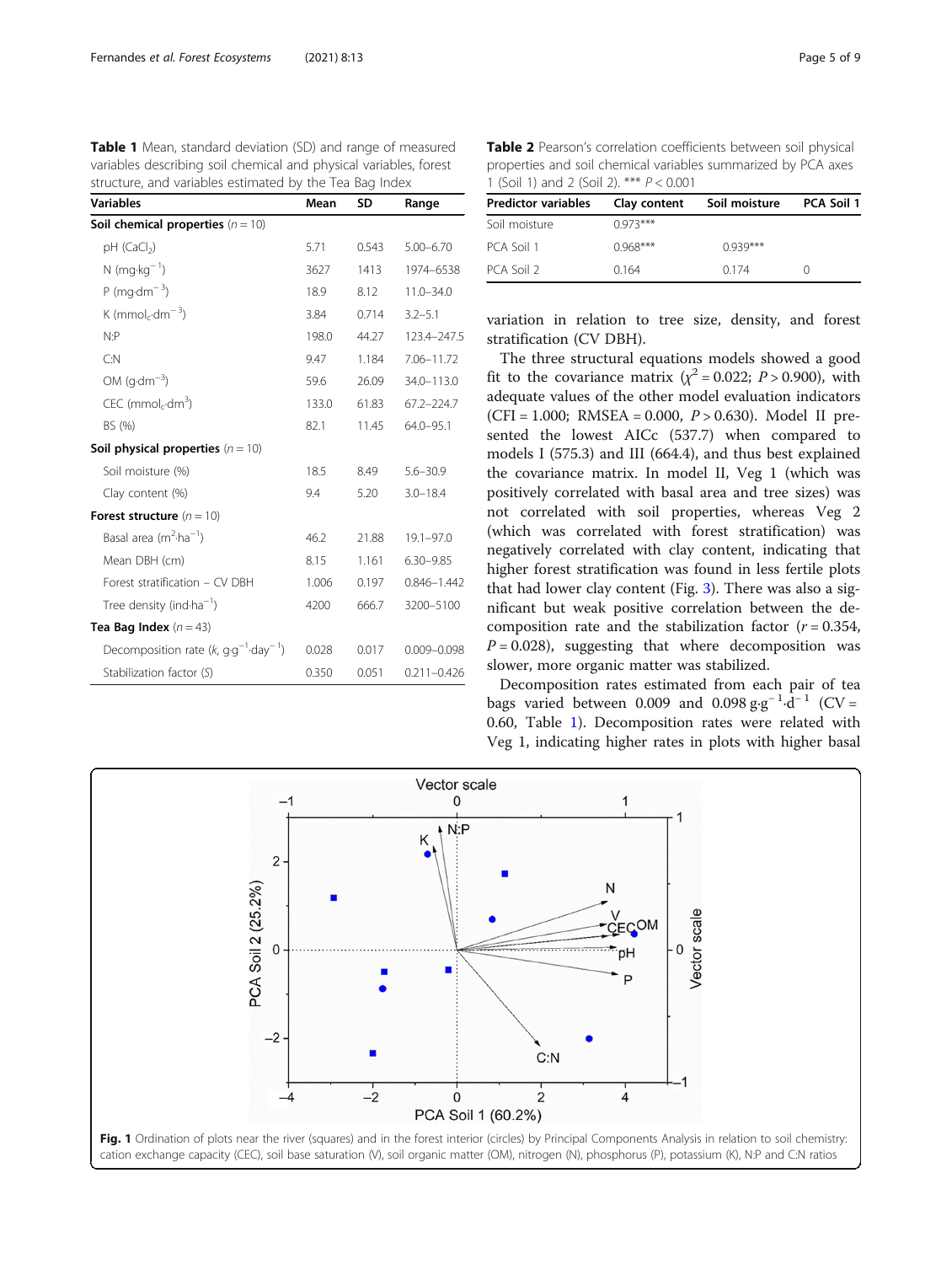<span id="page-5-0"></span>

areas and larger trees (Fig. 3), although this relationship explained relatively few (19%) of the variation.

The stabilization factor S varied between 0.211 and 0.426 (CV = 0.[1](#page-4-0)5, Table 1). The model explained 54% of the variation in the stabilization factor. The stabilization of the organic matter was positively influenced by clay content, with a negative effect of Veg 2, indicating lower stabilization of the organic matter in areas with higher forest stratification (Fig. 3).



Fig. 3 Structural equation model depicting the effects of forest structure (Veg 1, Veg 2), clay content and soil chemical attributes (Soil 2) on decomposition rates  $(k)$  and stabilization factor  $(S)$  as calculated by the Tea Bag Index. Arrow widths are proportional to the standardized coefficients, which are also indicated next to the line. \* P < 0.05, \*\* P < 0.01, \*\*\* P < 0.001. Green arrows indicate positive effects, red arrows negative effects, and grey lines indicate non-significant effects ( $P > 0.10$ )

#### **Discussion**

Litter decomposition can largely vary between oldgrowth and degraded forests due to differences in plant composition, microclimate, and soil attributes (Borders et al. [2006;](#page-7-0) Yeong et al. [2016\)](#page-8-0). Therefore, comparative studies may not allow us to evaluate all the factors that may influence local decomposition, because the large structural and environmental variation between natural and degraded forests can obscure more subtle variations found in natural, preserved forests (Bradford et al. [2016](#page-7-0)). For example, Oliveira et al. [\(2019\)](#page-8-0) studied a preserved tropical Atlantic Forest in Southern Brazil and found that both soil chemistry, canopy cover, and plant taxonomic and functional diversity influenced early leaf litter decomposition, with strong effects at spatial scales smaller than 5 km.

Drivers of leaf litter decomposition at small spatial scales such as differences in soil attributes and forest structure and composition can influence the decomposition and stabilization of organic matter, sometimes with effects as large as those of drivers that operate at large spatial scales such as temperature and rainfall (Bradford et al. [2016](#page-7-0), [2017\)](#page-7-0). We found a large variation (an order of magnitude) in leaf litter decomposition rates, at a small scale, which was related only to the structure of the old-growth riparian forest. The stabilization of the organic matter was less variable and was strongly related to soil properties and forest structure.

The exogenous variables used as predictors of the decomposition process were not correlated with each other, except for the correlation between Veg 2 and clay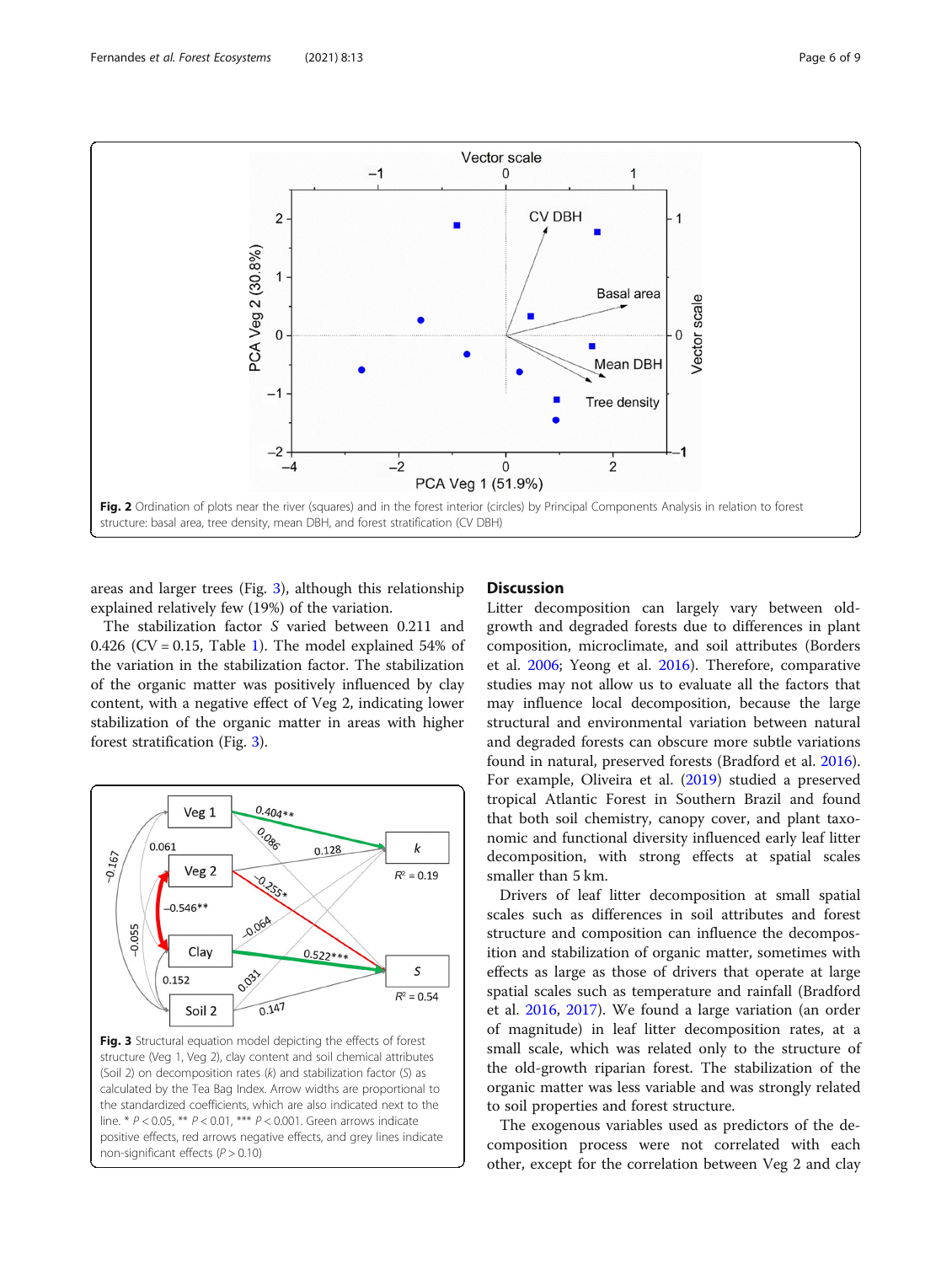content. However, since Veg 2 was highly correlated with forest stratification  $(r = 0.936)$ , the correlation between forest structure and clay content should be evaluated with caution. Plots near the river presented higher forest stratification which may be due to higher light penetration when compared to plots in the forest interior. Since plots near the river presented lower clay content, the correlation between forest stratification and soil clay content can be spurious because these effects may be confounded with distance from the river. Although a correlation between forest structure and soil properties was found, the structural equations model allowed to separate the effects of each driver on the processes involved in the decomposition of the organic matter.

Decomposition rates were correlated with the first axis of forest structure (Veg 1), which was represented by areas with higher tree density, mean DBH, and basal area. Forests with more developed canopies and higher tree densities present higher primary production and produce higher amounts of leaf litter (Teixeira et al. [2020](#page-8-0)). The additional leaf litter produced increases the amounts of available resources for decomposers, which can positively influence their activity (Nunes and Pinto [2007](#page-8-0); Silva-Sánchez et al. [2019\)](#page-8-0), rising decomposition rates (Lajtha et al. [2018](#page-8-0)). The tea bags initially used in the Tea Bag Index were made of 0.25-mm woven nylon mesh, but now they are made of unwoven polypropylene; the bag material may limit the access of macro and most mesofauna (Setälä et al. [1996\)](#page-8-0), so that most of the decomposition observed is due to microbial activity (Keuskamp et al. [2013\)](#page-7-0).

Although significant, the correlation with Veg 1 explained few of the variation of decomposition rates (19%), since our data indicated a high variation in the individual estimates of  $k$ . High individual variation in  $k$  estimates was also found by Saint-Laurent and Arsenault-Boucher [\(2020\)](#page-8-0) in their study on temperate riparian forests, but decomposition rates were not related with soil properties nor other environmental variables. The fitted SEM model showed that decomposition rates were directly related with forest structure while maintaining the other variables constant, suggesting that at this spatial scale the variation in vegetation is more important than other environmental factors such as differences in soil properties. The composition of old-growth forests may have more influence on soil communities, with the development of more specialized microbial communities depending on the leaf litter traits of different plant species, contributing to the heterogeneity in decomposition rates at this spatial scale (e.g., Austin et al. [2014\)](#page-7-0). In addition, soil nutrient availability and soil fertility recorded in this old-growth forest were very high when compared with other riparian forests in the region (e.g., Soares et al. [2020\)](#page-8-0), and it is possible that soil properties

were not important for decomposition rates in our study because there were no limiting resources for decomposition; nevertheless, further studies are necessary to test this hypothesis.

Contrastingly, the SEM model explained 54% of the variation in the stabilization factor S, which was strongly influenced by soil properties. The selected model included clay content instead of Soil 1 as a predictor of S, even though these variables were highly correlated (Table [2\)](#page-4-0). The strong correlation of clay content with Soil 1 indicates that areas that presented higher S values were those with higher SOM, CEC, and soil base saturation, and variables that were strongly correlated with each other and with clay content. Also, several nutrients are correlated with clay content, including major cations, CEC, N, and P (Schoenholtz et al. [2000](#page-8-0); Woodward et al. [2015](#page-8-0); Aprile and Lorandi [2019](#page-7-0)). Since the tea was not in direct contact with clay surfaces, clays may have not directly influenced SOM formation, but may have had indirect effects by influencing the microbial community. The decomposition of the labile fraction enables the incorporation of this substrate in microbial biomass and in byproducts, which may constitute a large part of stabilized soil organic matter (Cotrufo et al. [2013](#page-7-0)). Considering that the stabilization factor is directly correlated to the transformation of the labile fraction into recalcitrant fraction (Keuskamp et al. [2013\)](#page-7-0), these results suggest that this mechanism can strongly contribute to the stabilization of the organic matter and consequently carbon fixation in the soil.

The variation in the stabilization factor  $S$  was also significantly influenced by Veg 2, suggesting that forest stratification can negatively influence S. Although Veg 2 was correlated with clay content, the SEM model suggests an independent, negative effect of forest stratification. This effect can be associated with the increased penetration of light into the forest, which can influence microclimatic factors such as temperatures at the soil level, increasing litter decomposition (Ottermanns et al. [2011](#page-8-0); Mayer et al. [2017\)](#page-8-0). Higher soil temperatures can reduce the stabilization factor S independently of soil moisture (Petraglia et al. [2019\)](#page-8-0). Our study showed that even at small spatial scales, differences in forest structure can influence the stabilization of organic matter.

The contribution of soil properties to the stabilization of organic matter can be lower in managed forests when compared to natural forests (Lukumbuzya et al. [1994](#page-8-0); Berkelmann et al. [2018\)](#page-7-0). In a study carried out in the same region, Soares et al. ([2020](#page-8-0)) found a strong relationship between S and soil base saturation in a riparian forest remnant, but did not find this relationship in a riparian forest under restoration. The factors that contribute to the variation on decomposition processes within old-growth forests can differ from those in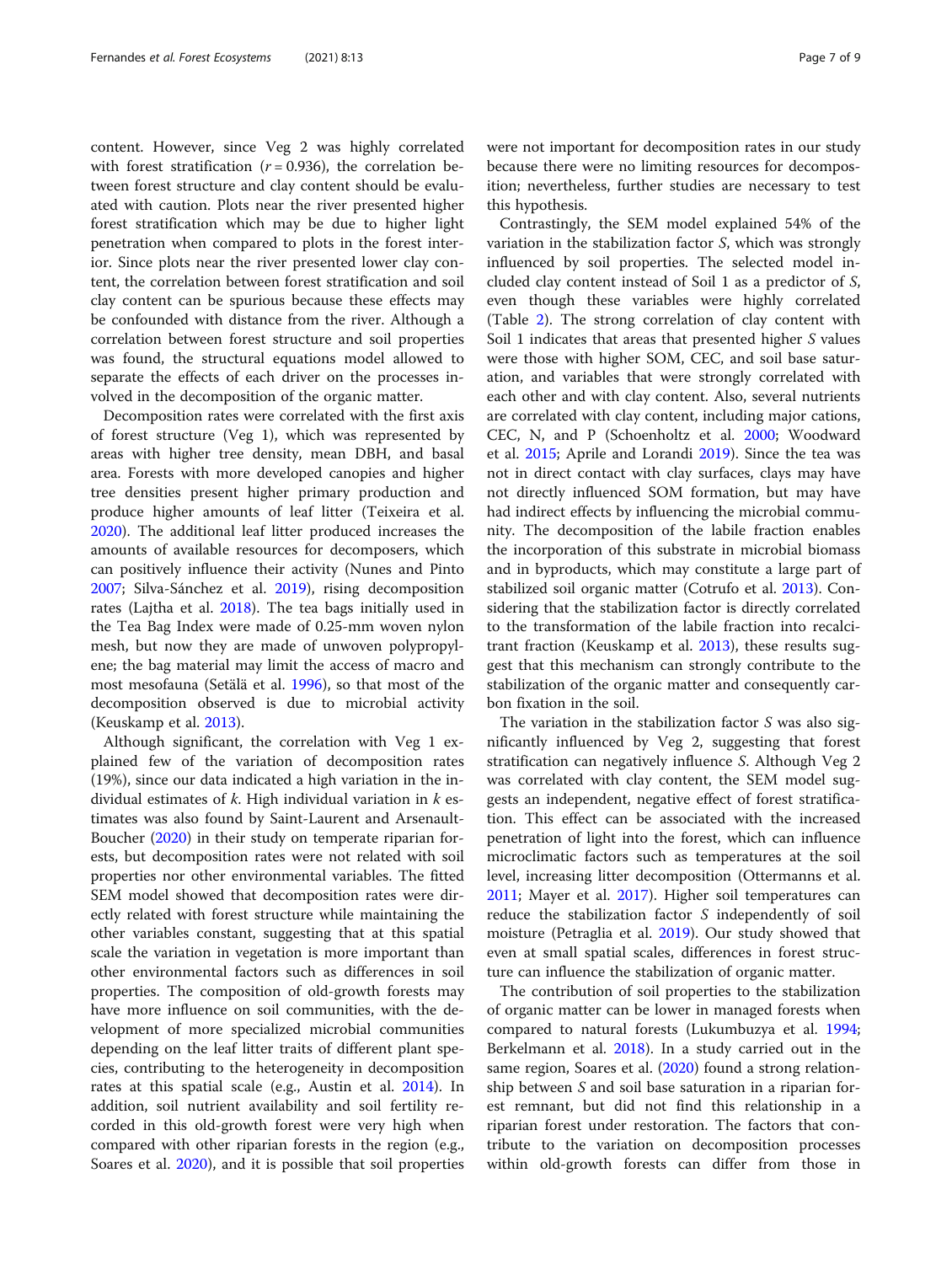<span id="page-7-0"></span>degraded forests or those under restoration (Borders et al. 2006; Yeong et al. [2016;](#page-8-0) Zhou et al. [2018](#page-8-0)), pointing to the importance of understanding these processes at small spatial scales (Bradford et al. 2016). Therefore, natural forests may have mechanisms of organic matter stabilization that differ in relation to managed or degraded forests, mechanisms which need to be better understood.

#### Conclusions

Our study showed that decomposition drivers in forests can be associated to both vegetation structure and soil properties, although their relative influence depends on the decomposition parameter evaluated. Tree sizes and plot basal area positively influenced decomposition rates but did not influence the stabilization factor. On the other hand, forest stratification had negative effects, whereas clay content had strong positive effects on the stabilization factor. This heterogeneity at small spatial scales can contribute to the resilience of old-growth forests, strengthening ecosystem functions such as nutrient cycling and carbon fixation. Therefore, these findings highlight the importance of small-scale variation in monitoring restored areas to evaluate the recovery of ecosystem processes. Studies comparing the stabilization factor in soils within preserved and degraded forests could test these hypotheses and contribute to restoration techniques that aim to increase carbon fixation in the soil.

#### Acknowledgements

We thank the Air Force Base of Pirassununga (FAYS) for the permission to work at Guarnição da Aeronáutica de Pirassununga. We also thank Gustavo Galetti, Débora Bessi and José Victor Silva for help in the field and lab work, and Rebeca. L. Oliva for reviewing the manuscript.

#### Authors' contributions

All authors contributed to the study conception and design. Material preparation, data collection, and writing initial draft: PHGF. Data analysis, writing final version, review and editing: ALTS and MOT. All authors read and approved the final manuscript.

#### Funding

This study was supported by the Coordenação de Aperfeiçoamento de Pessoal de Nível Superior - Brazil (CAPES) – Code Financing 001, and FAPESP (proc. 2018/21913-8).

#### Availability of data and materials

The datasets used and/or analyzed during the current study are available from the corresponding author on reasonable request.

#### Ethics approval and consent to participate

Not applicable.

#### Consent for publication

Not applicable.

#### Competing interests

The authors declare that they have no competing interest.

#### Author details

<sup>1</sup>Graduate Program in Environmental Sciences, Federal University of São Carlos, São Carlos, SP, Brazil. <sup>2</sup>Department of Environmental Sciences (DCAm), Federal University of São Carlos, São Carlos, SP, Brazil. <sup>3</sup>Department of Nature, Mathematics, and Education Sciences, Federal University of São Carlos, São Carlos, SP, Brazil.

#### Received: 17 August 2020 Accepted: 2 February 2021 Published online: 09 February 2021

#### References

- Aprile F, Lorandi R (2019) Cation exchange capacity (CEC) in tropical soils. Lambert Academic Publishing, Mauritius
- Austin AT, Vivanco L, González-Arzac A, Pérez LI (2014) There's no place like home? An exploration of the mechanisms behind plant litter-decomposer affinity in terrestrial ecosystems. New Phytol 204:307–314. [https://doi.org/1](https://doi.org/10.1111/nph.12959) [0.1111/nph.12959](https://doi.org/10.1111/nph.12959)
- Bélanger N, Collin A, Ricard-Piché J, Kembel SW, Rivest D (2019) Microsite conditions influence leaf litter decomposition in sugar maple bioclimatic domain of Quebec. Biogeochemistry 145:107–126. [https://doi.org/10.1007/s1](https://doi.org/10.1007/s10533-019-00594-1) [0533-019-00594-1](https://doi.org/10.1007/s10533-019-00594-1)
- Benbow ME, Barton PS, Ulyshen MD, Beasley JC, DeVault TL, Strickland MS, Tomberlin JK, Jordan HR, Pechal JL (2019) Necrobiome framework for bridging decomposition ecology of autotrophically and heterotrophically derived organic matter. Ecol Monogr 89:e01331. [https://doi.org/10.1002/](https://doi.org/10.1002/ecm.1331) [ecm.1331](https://doi.org/10.1002/ecm.1331)
- Berg B (2014) Decomposition patterns for foliar litter a theory for influencing factors. Soil Biol Biochem 78:222–232. [https://doi.org/10.1016/j.soilbio.2014.08.](https://doi.org/10.1016/j.soilbio.2014.08.005) [005](https://doi.org/10.1016/j.soilbio.2014.08.005)
- Berg B (2018) Decomposing litter; limit values; humus accumulation, locally and regionally. Appl Soil Ecol 123:494–508. [https://doi.org/10.1016/j.apsoil.2017.06.](https://doi.org/10.1016/j.apsoil.2017.06.026) [026](https://doi.org/10.1016/j.apsoil.2017.06.026)
- Berg B, McClaugherty C (2014) Plant litter. Springer, Berlin
- Berkelmann D, Schneider D, Engelhaupt M, Heinemann M, Christel S, Wijayanti M, Meryandini A, Daniel R (2018) How rainforest conversion to agricultural systems in Sumatra (Indonesia) affects active soil bacterial communities. Front Microbiol 9:2381. <https://doi.org/10.3389/fmicb.2018.02381>

Borders BD, Pushnik JC, Wood DM (2006) Comparison of leaf litter decomposition rates in restored and mature riparian forests on the Sacramento River, California. Restor Ecol 14:308–315. [https://doi.org/10.1111/](https://doi.org/10.1111/j.1526-100X.2006.00133.x) [j.1526-100X.2006.00133.x](https://doi.org/10.1111/j.1526-100X.2006.00133.x)

- Bradford MA, Berg B, Maynard DS, Wieder WR, Wood SA (2016) Understanding the dominant controls on litter decomposition. J Ecol 104:229–238. [https://](https://doi.org/10.1111/1365-2745.12507) [doi.org/10.1111/1365-2745.12507](https://doi.org/10.1111/1365-2745.12507)
- Bradford MA, Ciska GF, Bonis A, Bradford EM, Classen AT, Cornelissen JHC, Crowther TW, De Long JR, Freschet GT, Kardol P, Manrubia-Freixa M, Maynard DS, Newman GS, Logtestijn RSP, Viketoft M, Wardle DA, Wieder WR, Wood SA, van der Putten WH (2017) A test of the hierarchical model of litter decomposition. Nat Ecol Evol 1:1836–1845. [https://doi.org/10.1038/s41559-01](https://doi.org/10.1038/s41559-017-0367-4) [7-0367-4](https://doi.org/10.1038/s41559-017-0367-4)
- Cotrufo MF, Wallenstein MD, Boot CM, Denef K, Paul E (2013) The microbial efficiency-matrix stabilization (MEMS) framework integrates plant litter decomposition with soil organic matter stabilization: do labile plant inputs form stable soil organic matter? Glob Chang Biol 19:988–995. [https://doi.](https://doi.org/10.1111/gcb.12113) [org/10.1111/gcb.12113](https://doi.org/10.1111/gcb.12113)
- Duddigan S, Shaw LJ, Alexander PD, Collins CD (2020) Chemical underpinning of the tea bag index: an examination of the decomposition of tea leaves. Appl Environ Soil Sci 2020:6085180. <https://doi.org/10.1155/2020/6085180>
- Embrapa (1997) Manual de Métodos de Análise de Solo. Emprapa, Rio de Janeiro Ferrari AL, Vecchia FADS, Colabone RDO (2012) Tendência e variabilidade anuais
- da temperatura e da pluviosidade em Pirassununga-SP. Rev Bras Climatol 10: 30–46. <https://doi.org/10.5380/abclima.v10i1.30585>
- Grace JB (2006) Structural equation modeling and natural systems. Cambridge, Cambridge University Press. <https://doi.org/10.1017/CBO9780511617799>
- Hooper D, Coughlan J, Mullen M (2008) Structural equation modelling: guidelines for determining model fit. Electron J Bus Res Methods 6:53–60
- Keuskamp JA, Dingemans BJJ, Lehtinen T, Sarneel JM, Hefting MM (2013) Tea bag index: a novel approach to collect uniform decomposition data across ecosystems. Methods Ecol Evol 4:1070–1075. [https://doi.org/10.1111/2041-21](https://doi.org/10.1111/2041-210X.12097) [0X.12097](https://doi.org/10.1111/2041-210X.12097)